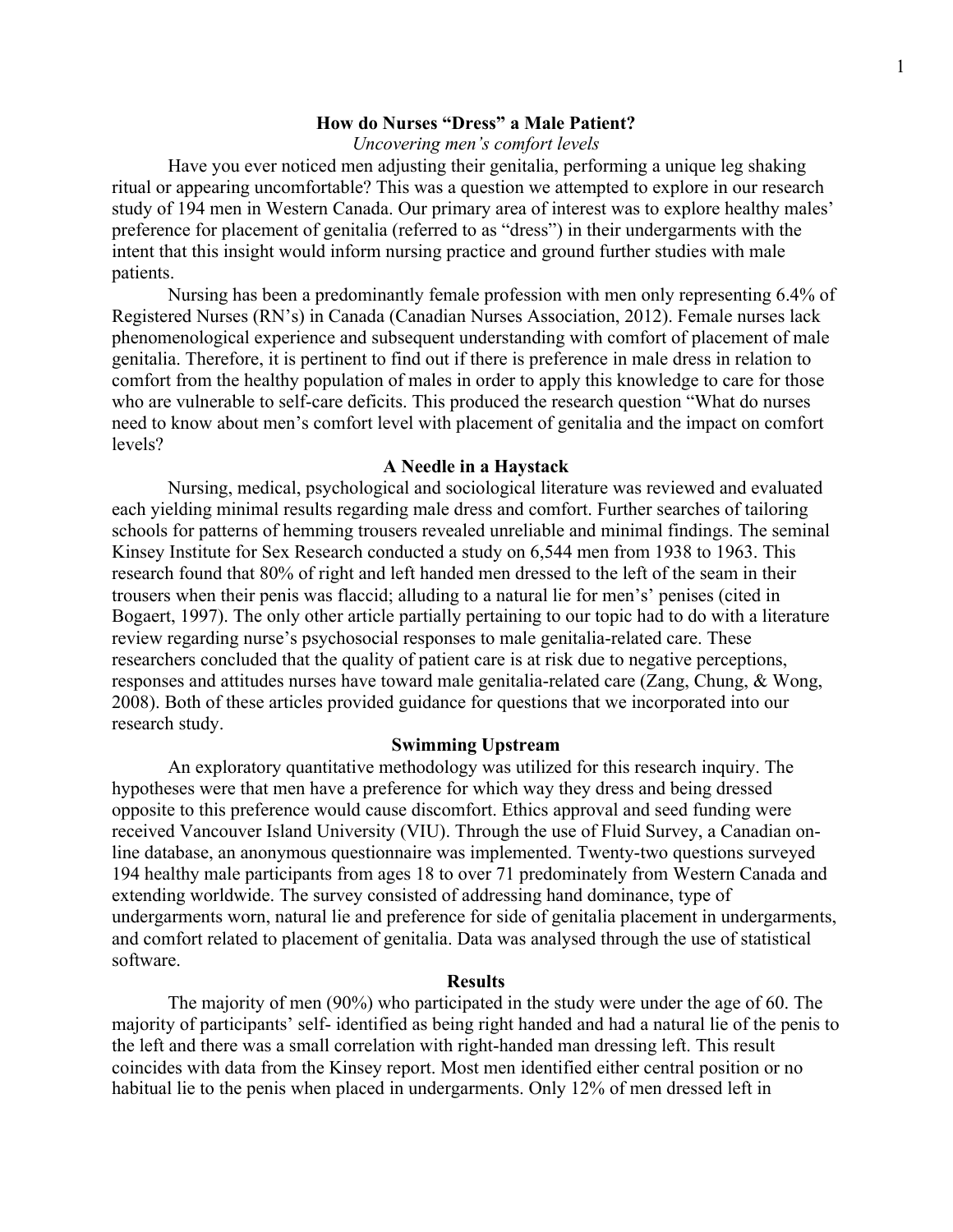undergarments. There was no statistical significance correlating placement and type of undergarments worn. Our survey provided pictures of underwear that men could chose type they wear. The majority of men (58%) wear boxer briefs with or without an opening. Only 25% use the opening to access their penis for voiding; the remainder (75%) of men either pull underwear down or lift the penis above to void. There was a positive correlation between hand dominance and which hand holds the penis for voiding and a significant correlation with right hand dominance and holding penis in right hand. Finally, when men experience an erection, 76% prefer the penis upwards centered, right or left. Most men were unaware of the definition of "dress"; therefore an explanation was provided in order to continue with the survey.

The most remarkable result was only 26% of men indicated that they would be comfortable if the penis was placed or dressed differently to their preferred placement. If health care professionals dressed men opposite their norm, 57% of men would attempt to adjust or ask for assistance and 16% of men would tolerate it. This indicates that the majority of men would be uncomfortable if their penis was dressed opposite their preference. Men identified that only 14% of their partners would be aware of their preference for placement or dress. Finally, 64% of men would be willing to answer questions regarding their preference for dress either verbally or through admission assessment form.

#### **Discussion**

The data and research has provided an increased awareness and discussion amongst health care professionals regarding this under-explored and devalued topic; although our study did not yield statistically significant results. It has been interesting to observe how our research topic makes our colleagues and other health care professionals either dismissively uncomfortable or cautiously intrigued.

We feel it is important for nurses to critically reflect and apply some valuable learning and application to practice based on some of our findings. As nurses we cannot make the assumption that men do not care about placement of genitalia. Our study indicated that the majority of men are open to discussing preference for dress and would be uncomfortable if their penis was placed differently than their preference. This is an important concept for nurses to know. We cannot rely on observation alone, such as noticing patient's worn underwear or natural lie of penis and scrotum as this does not necessarily provide concrete information regarding preference. Men have to be the primary of source of this information as partners are typically unaware of preference. We can increase our knowledge by simply gathering information through our admission assessments. However, it would be prudent not to use the terminology "dress" on admission assessment forms as most men are unfamiliar with this language.

Currently, this topic is not discussed in the nursing programs at VIU. This research has provided us with the opportunity to sensitize our colleagues and other health care professionals and educational programs regarding men's comfort levels of genitalia and encourage discussion. "In 2002…close to one million seniors said they received help … to engage in day-to-day activities" (Turcotte & Schellenberg, 2006, p.161), such as dressing. Nurses need to be knowledgeable regarding patients' preferences and be able to interpret comfort levels despite a patient's inability to communicate or debilitation. As nurses we recognize that men have a need for comfort with dressing, including placement of genitalia.

Further research studies could explore men undergoing trans-urethral resection of the prostate (TURP) with subsequent taping of urinary in-dwelling catheters to the inner thigh postoperatively. One would question if there would be a preference for which leg the catheter is taped? Additional research might explore the positioning of genitalia as a potential trigger for